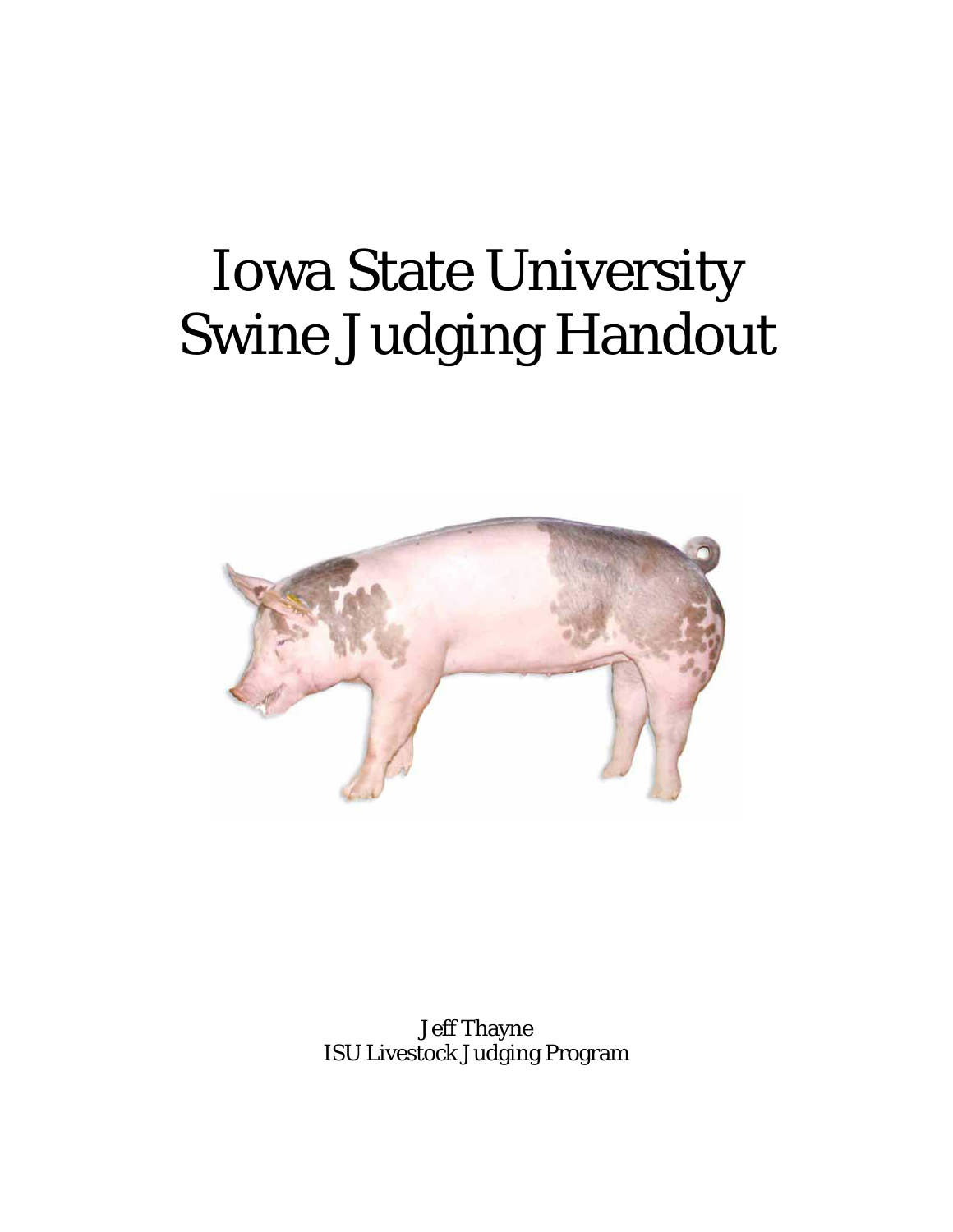

www.labs.ansci.uiuc.edu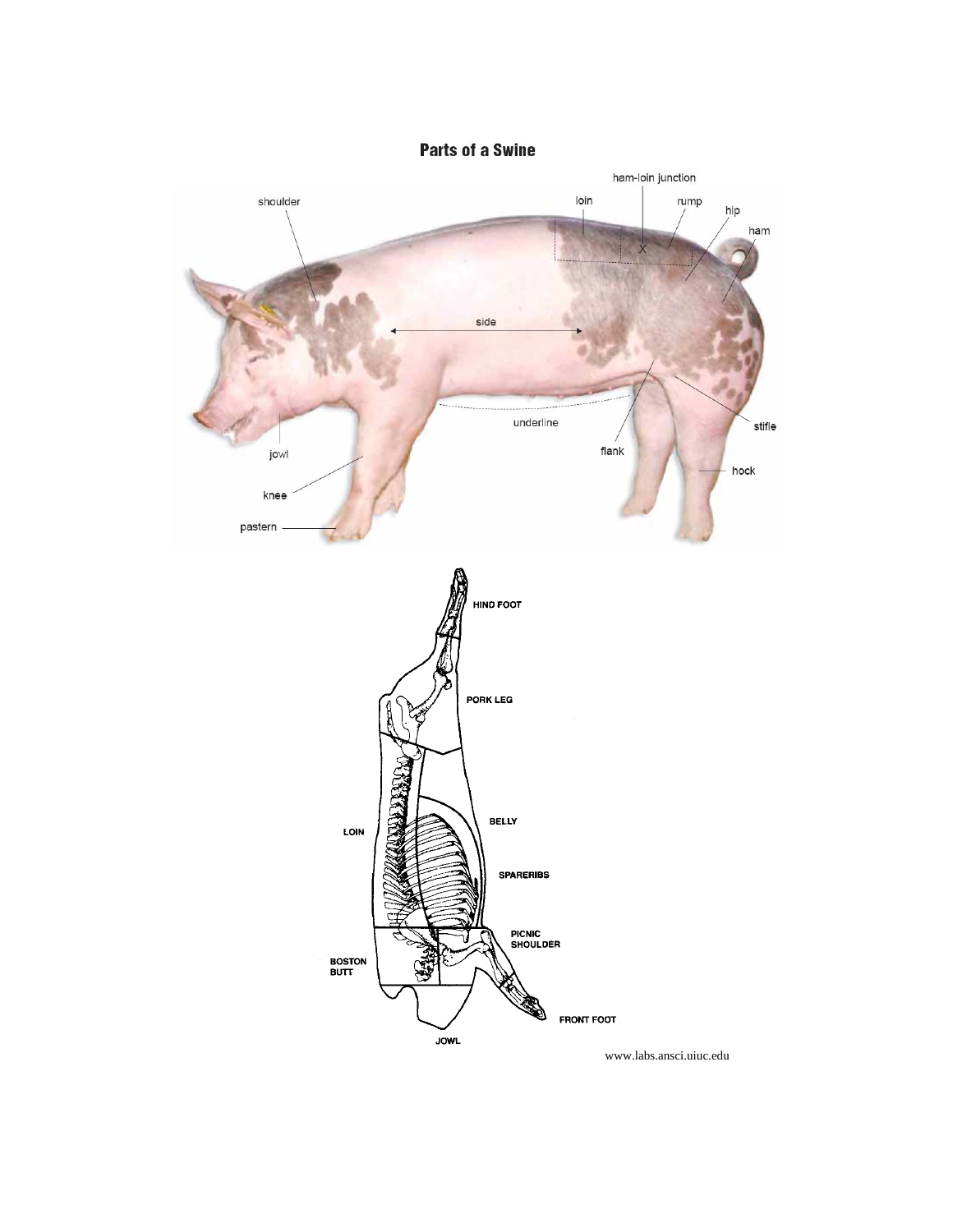## Market Hogs

- Selection Emphasis
	- o Muscle- Expression, shape, dimension
		- Forearm
		- **Blade**
		- $\blacksquare$  Loin
		- Ham
	- o Lean Growth
		- o Fast growing and efficient gaining
		- 170-180 days to 250 pounds
			- o Leanness- absence of fat deposition
		- Acceptable= Range of .55" to .90"
		- Too lean= Less than .50"
		- $\blacksquare$  Too fat = More than 1.0"
	- o Structure and Movement
		- Relatively level in its view from profile
		- Stands squarely and correctly on its feet and legs
		- Proper angles to shoulder, hock, and pastern
	- o Skeletal width and dimension
		- Internal volume= depth of rib, outward shape to rib
		- Animal should convert feed to gain in an efficient manner
	- o Balance and Eye Appeal
		- Overall attractiveness and symmetry the animal displays from profile
		- The proportionalism of the animal

# Breeding Swine

- **Selection Emphasis** 
	- o Functionality
		- Structure and Movement- similar to market hogs
		- **Internal dimension and condition** 
			- Depth of rib, shape to ribcage, ability to maintain condition
	- o Growth and Performance
	- o Balance and Eye Appeal
	- o Muscle
	- o Femininity/Masculinity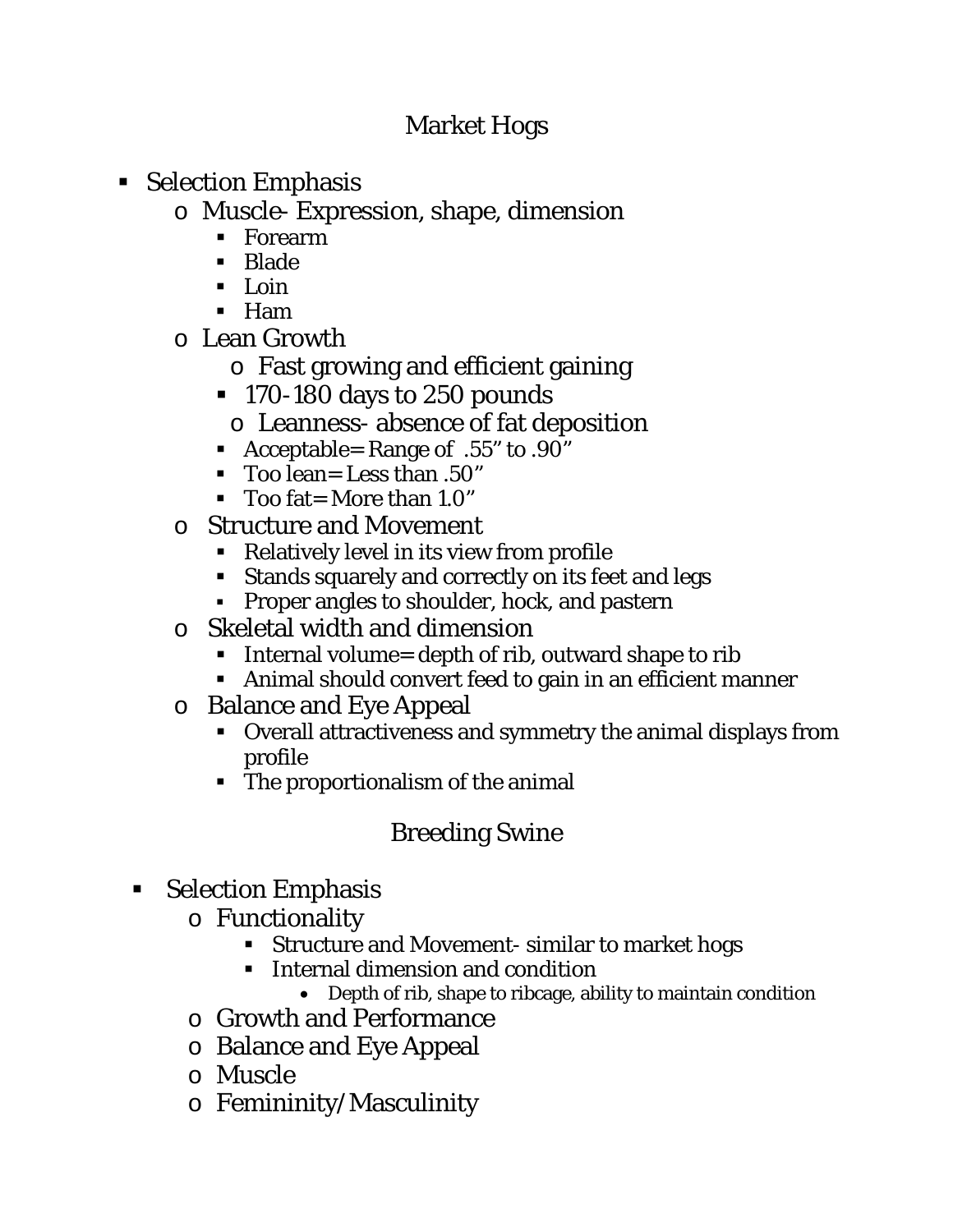### Market Hog Terminology

#### **Muscle Content**

Advantages

- Heavier Muscled
- More Carcass/Product Driven/Oriented
- More powerfully designed/constructed/muscled
- Stouter made
- Expressively muscled
- Offers more dimension over a wider skeletal foundation and should harvest more pounds of product
- Works more content and shape of muscle from blade to hip
- Opens up with more shape behind his blade and maintains this advantage out his hip
- Works more product from blade to hip
- More opened up underneath allowing him to work more shape and dimension of muscle down his top
- More dimension to center and base portions of his ham
- More descript shape to his top
- Shows more lean muscle dimension down the top side of his skeleton
- More true shape and expression
- Squares up behind his blade with a bolder more honest turn to his loin, he comes stouter out his hip and has more dimension thru the base of his ham
- Squares up with more shape behind a bolder blade
- Bolder bladed thicker topped barrow that is more expressive in his ham-loin junction and stifle
- Thicker thru center and lower portions of his ham
- Wider based, bolder ribbed barrow that works more natural muscle dimension on top
- Stouter hipped thicker hammed barrow
- Studies with the most mass and dimension of muscle down his top and thru his ham
- More powerful thru his ham

#### Criticisms

- Plain topped
- Tapers to the lower portions of his ham
- Flattens thru his lower ham
- Plainer in his top shape and is flatter in his ham

#### **Lean Growth**

Advantages

- Leaner Designed
- More compositionally correct
- Freer of fat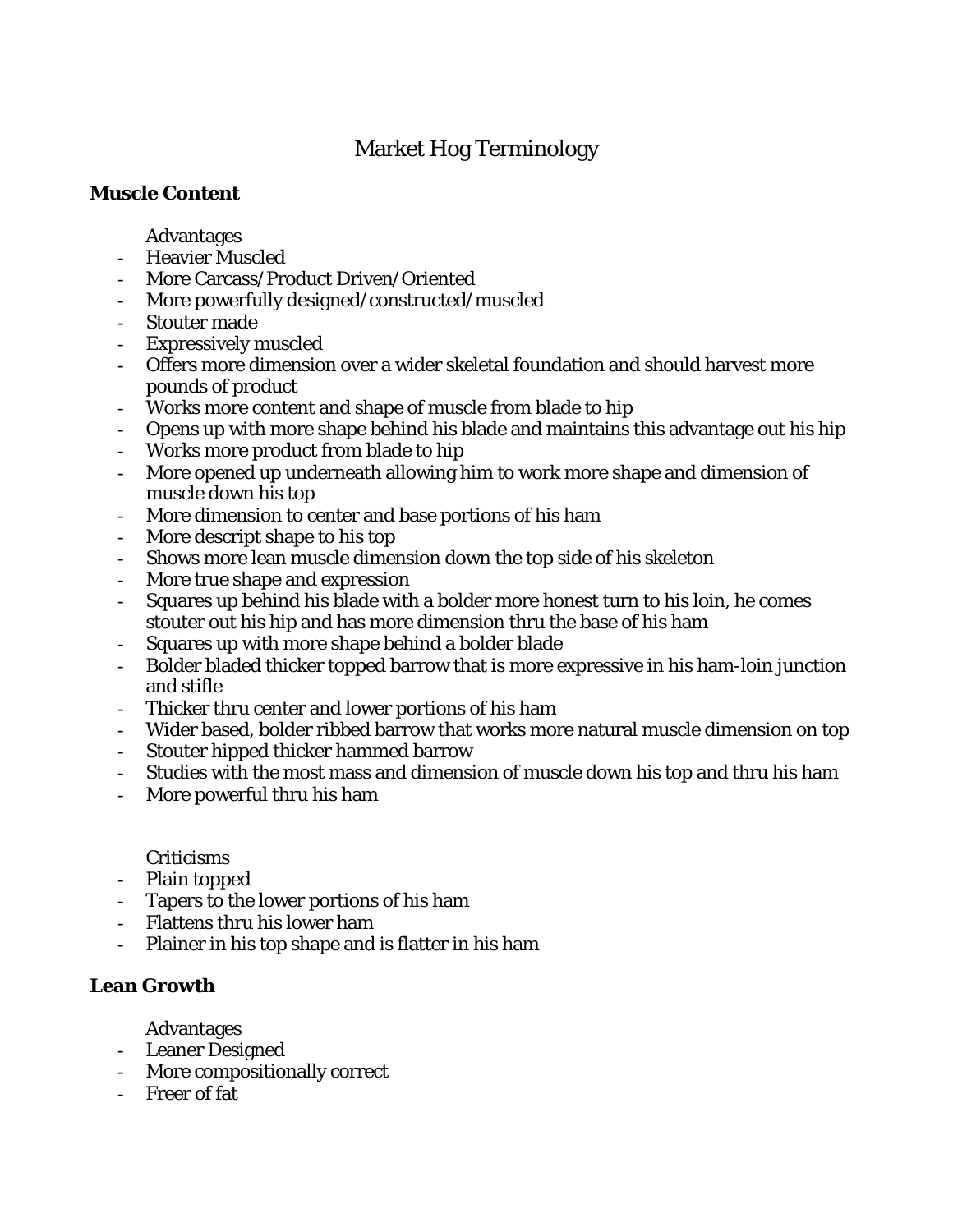- Reads freer of fat thru his lower third
- Rawer designed
- Trimmer from lower shoulder forward and sheath back
- Trimmer thru his jowl, elbow pocket, and the seam of his ham
- Freer of fat over his blades and along his loin edge
- Trimmer thru his jawline and lower cavity
- Trimmer underneath
- Leaner designed barrow that is squarer and more descript down his top
- Cleaner from blades forward
- Trimmer in front of his blade
- Trimmer thru his lower body
- Appears to have taken fewer days to 250
- Experienced an advantage in lean gain
- Larger framed
- More extended in his bonework/framework
- More skeletally extended
- Later Maturing
- More weight per day of age
- Longer bodied/sided
- More distance from blades forward/back
- Longer Cannoned

Criticisms

- Heavier finished
- Heavier conditioned
- Wastier designed
- Smaller framed
- Early maturing
- More compact/conventional in design
- Slower growing

#### **Balance and Eye Appeal**

Advantages

- Nicer Balanced
- Nicer Profiling
- More attractive
- Leveler designed
- Impressive from the side
- Pleasing from the profile
- Tall fronted/shouldered
- More elevated in his tail set
- More correct in his rump structure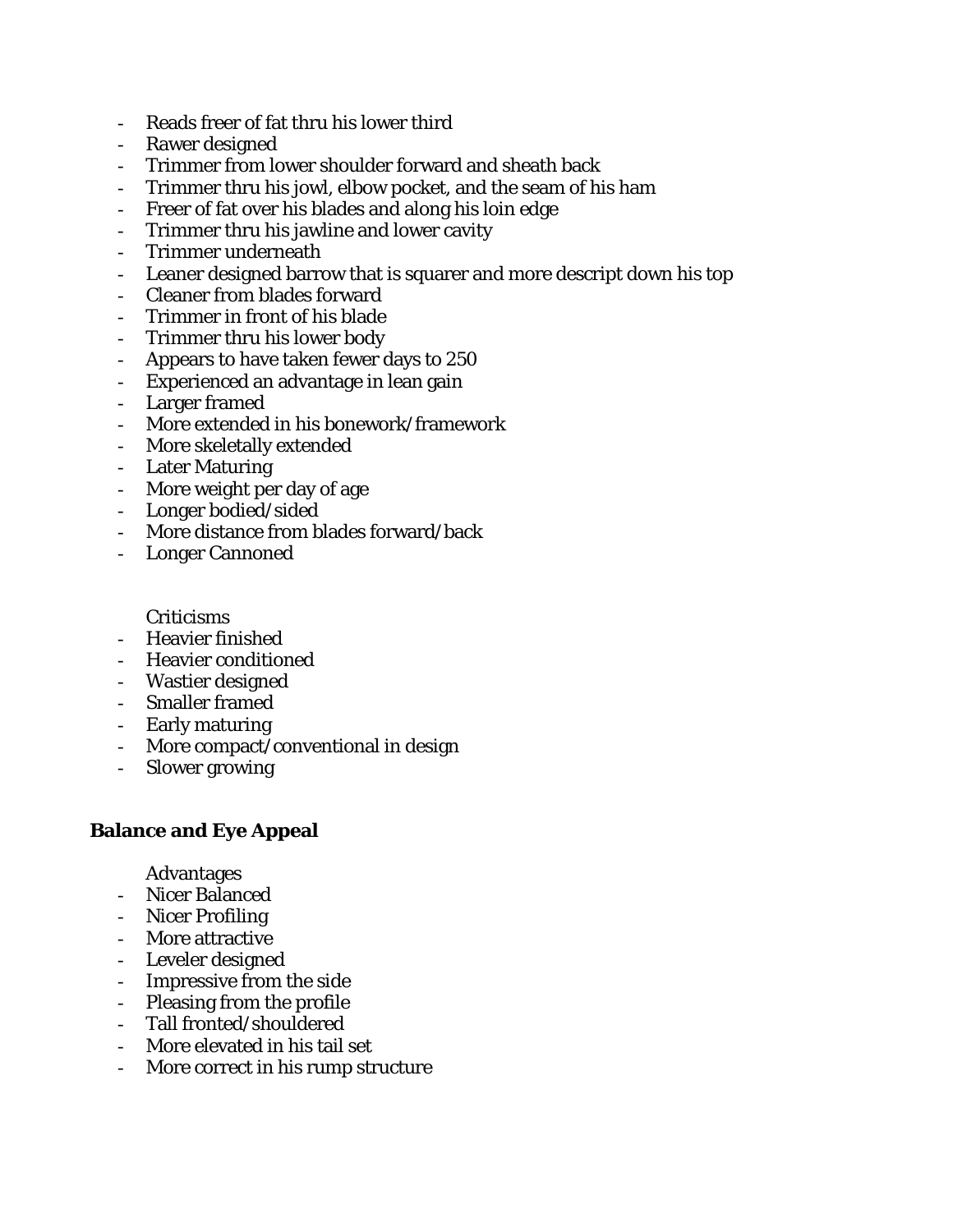- The more attractive profiling, leveler designed barrow who's cranked higher at the base of his tail
- Taller shouldered barrow who is stronger behind his blades
- Nicer balanced barrow who is stronger in his ham loin juncture and leveler out of his hip
- More skeletally extended barrow that is taller fronted, stronger behind his blades and leveler rumped

#### Criticisms

- Poor Balanced
- Steep rumped/hipped
- Off in his hip
- Weak behind his blades
- Weak topped/in his topline
- Low fronted
- Broken behind his blade/shoulder

#### **Production/Structure**

- From a production standpoint
- Wider based
- Wider made
- Bigger ribbed/bodied
- Width of skeleton
- Natural skeletal width
- Bolder framed
- Sounder
- More structurally/skeletally correct
- Easier striding
- Moves with more flex to his hock
- Longer striding
- Easier moving
- Heavier structured
- Widest constructed hog that's the boldest bladed and boldest sprung
- Looser in his skeletal construction
- Offers more reach up front
- Looser in his hip and hock
- More cushion and stability off both ends of his skeleton
- More slope to his shoulder
- More backward set to his knee
- Leveler and looser spined
- Drives with more flexibility off both ends of his skeleton
- More dimension to his center body
- More arch and spring to his rib
- More internal dimension
- More pulled apart thru his center body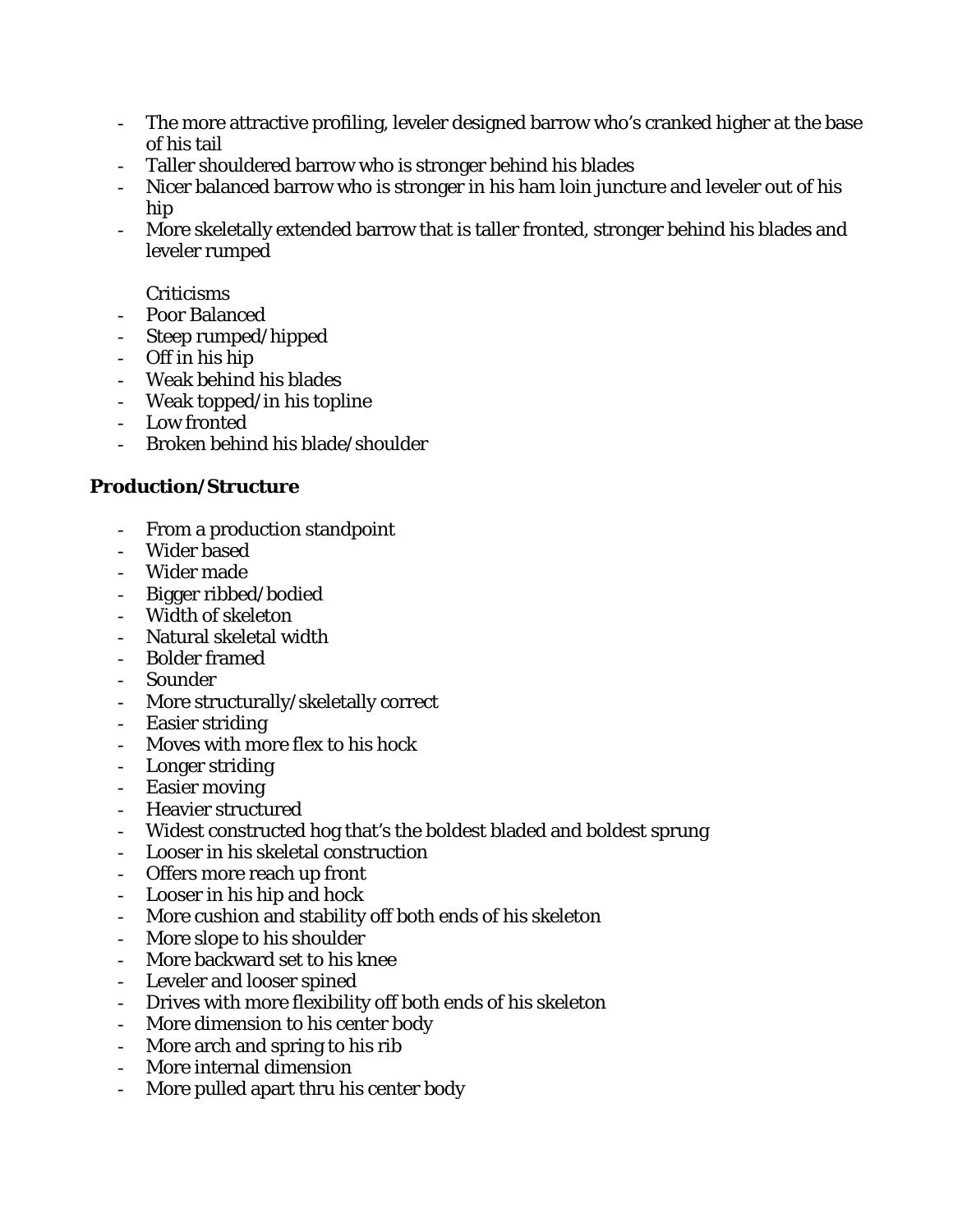- He is more opened up thru his center body while being deeper in his flank
- Sounder structured as he drives the ring with more stability off both ends
- Looser skeletoned
- More mobile, athletic
- More productive in his look
- More spring and arch to his fore and center rib

#### Criticisms

- Narrow made/based
- Flat ribbed
- Narrow chested
- High flanked
- Shallow bodied/ribbed
- Tapers thru his lower skeleton
- Structurally incorrect
- Poor structured
- Tight moving
- Straight fronted/shouldered
- Restricted in his movement
- Straight in his hock set
- Tight in his hock
- Tight out of his hip
- Forward in his knee

#### **Carcass Terms**

Carcass wise

Advantages

- Rail more pounds of product
- Open a larger eye
- Rail an advantage in cut out value
- Higher percent lean
- More pounds of lean product
- Rank higher on fat free lean index
- Measure leaner at the tenth
- Open with a larger  $10<sup>th</sup>$  rib muscle
- Higher cutability
- Greater lean value
- More shapely carcass
- Less fat opposite the tenth rib

#### Criticisms

- Lower cutability carcass
- Least shapely carcass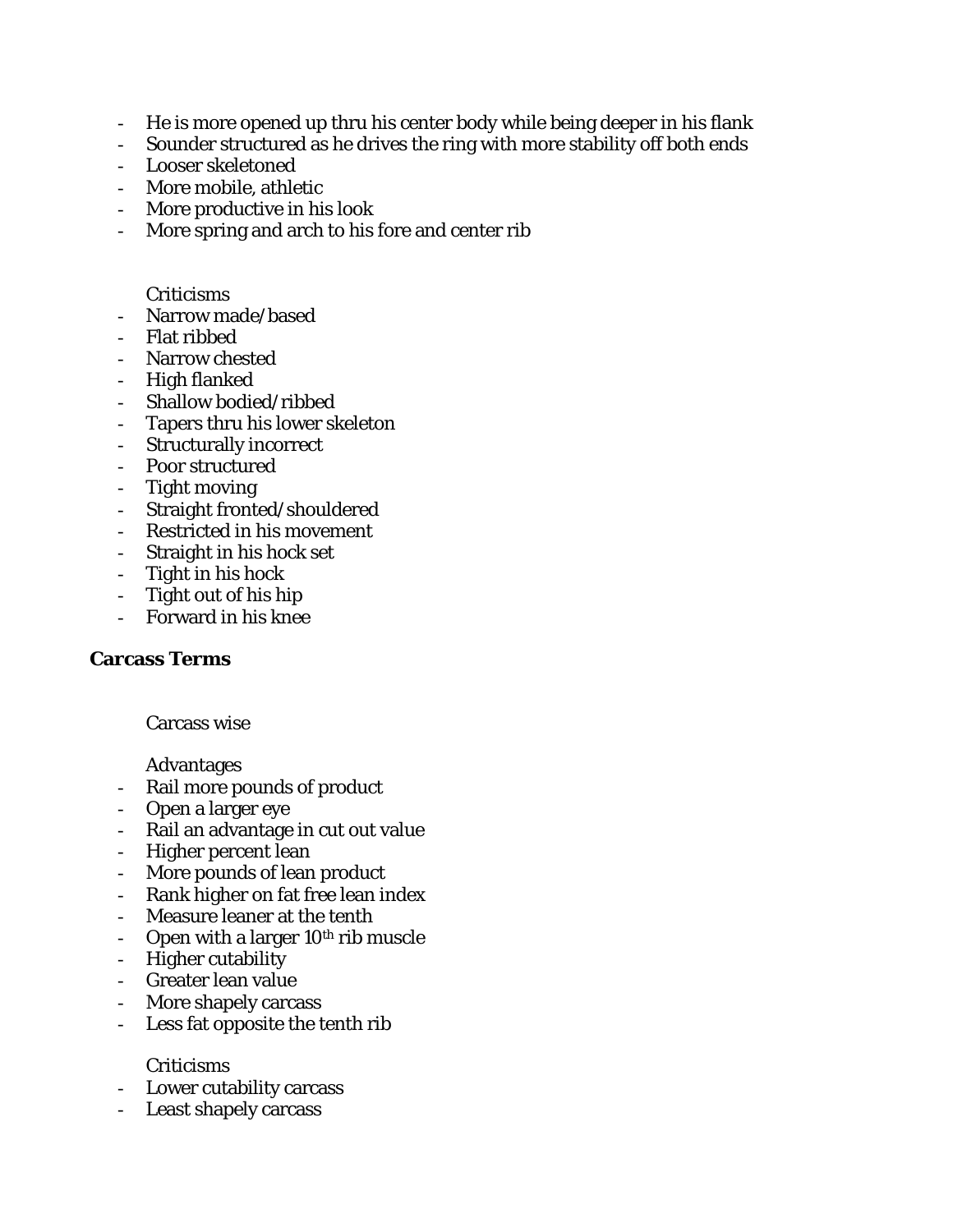- Least total pounds of product
- Least lean value

## **Breeding Swine Terminology**

#### **Volume/Rib**

- Broodier appearing
- More opened up thru her center body
- Wider Skeletoned
- More arch and curvature to her rib
- More function in her design
- More productive in her appearance
- More practical in her kind

#### **Structure**

- Looser structured/spined/constructed
- More durably designed
- Sounder structured
- Should be the most durable in confinement
- More confinement adaptable
- Offers more flex to her skeleton
- More set and cushion to her knee

#### **Balance/Design**

- Longer and more elevated thru her front end
- More maternal in her appearance/look

#### **Frame/Scale**

- Higher performing
- Extended in her skeleton/bonework
- Larger skeletoned
- Offers more weight per day of age
- Bigger outlined
- Reads to be later in her maturity pattern

#### **Thickness**

- Works more dimension down her top and out of her hip
- Displays more honest shape to her top
- Bigger hipped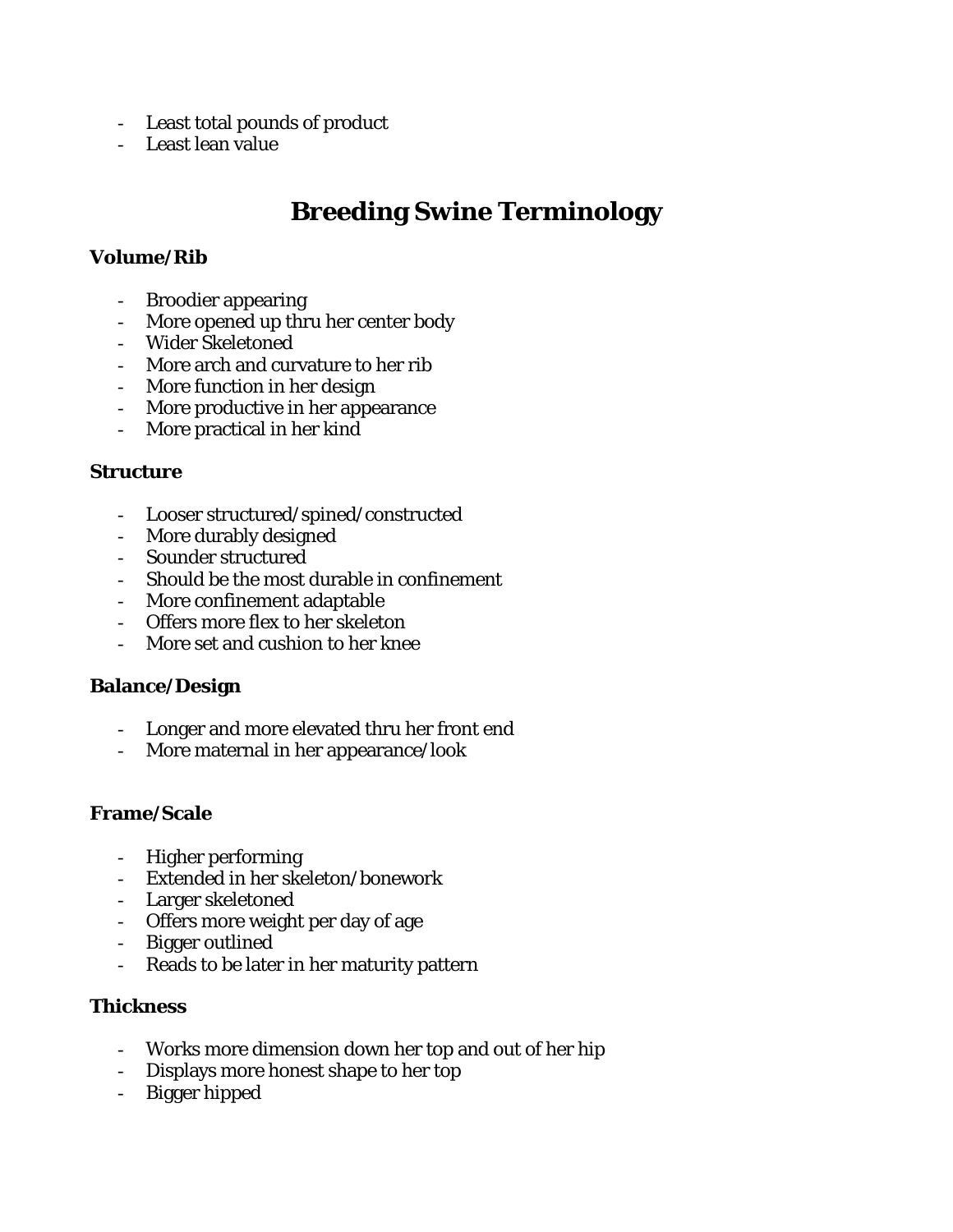- Offers a more powerful view from behind
- Holds an advantage on the top half of her skeleton

#### **Underline/Vulva**

- Finer textured, more evenly spaced underline
- More prominent in her underline
- More feminine and refined in her underline
- More correct in her teat size and spacing
- Starts farther forward with a higher quality underline
- More correct in the size and set to her vulva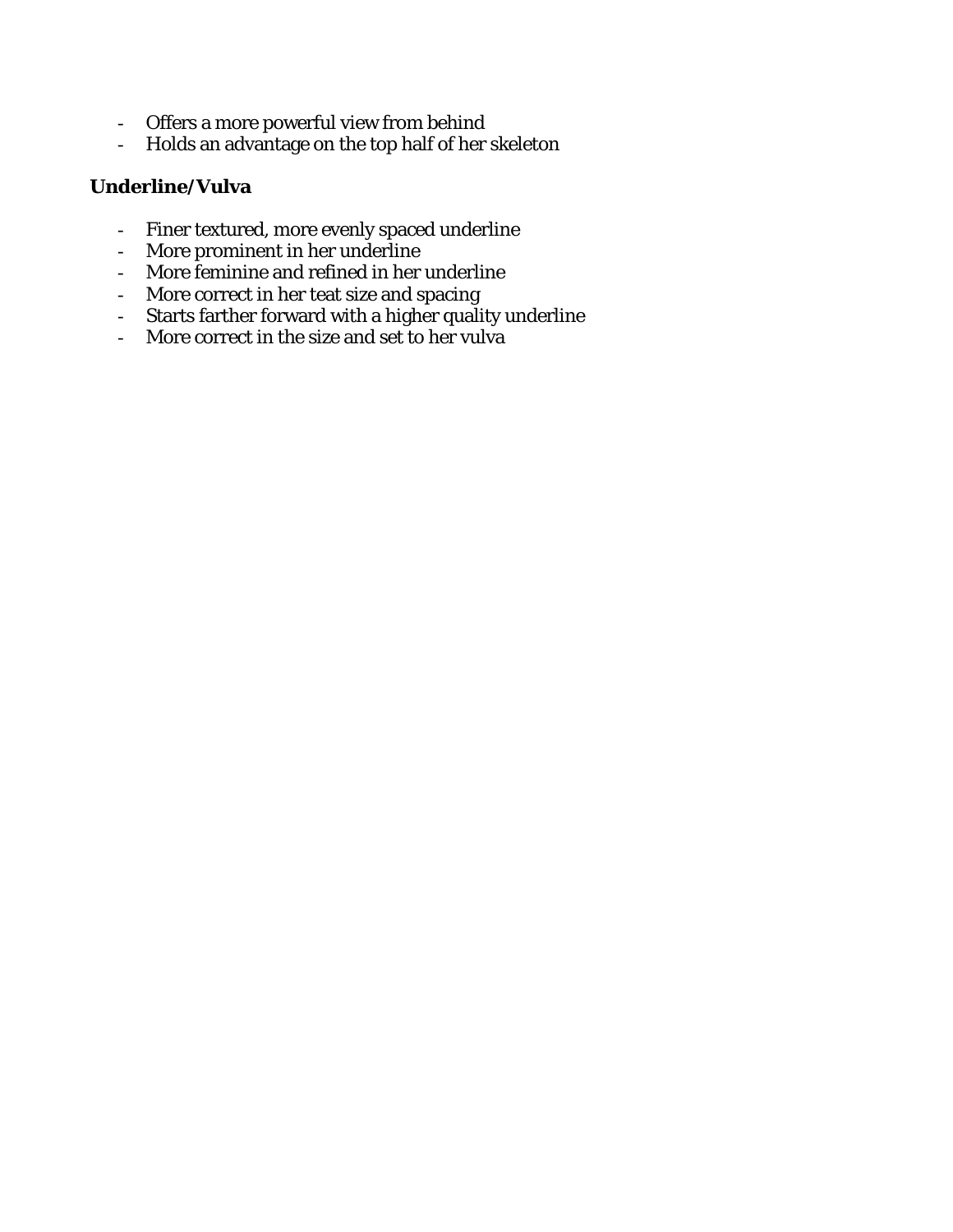#### Yorkshire Gilt Reasons

I placed the Yorkshire gilts 3-4-1-2. Ideally I would like to see my class winner with a larger vulva, but the gilt with the highest quality underline simply drove at me the most opened up underneath. She has the most shape to her rib while offering the most natural thickness. In addition the most maternal appearing gilt has the highest MLI. Now, I appreciate 4 for being the other broody appearing gilt; unfortunately the shorter fronted gilt is short and steep in her rump so I like her second.

 Even so, it is her added skeletal width and dimension that sorts her over 1 in my middle pair. She is built wider from the ground up, wider chested, and more opened up through her center body allowing her to work more dimension over her top. She also reads to be higher in her MLI. I agree the attractively designed gilt is more extended from her blade forward and higher at the base of her tail. However, the tipped vulvaed gilt is the narrowest based, flattest ribbed, and lightest muscled of my top three, so I left her third.

 Nevertheless, in my remaining pair I preferred the longevity of the more attractively designed 1. She is naturally wider based, more productive through her rib, and she offers more depth at her flank. The nicer balanced gilt is also sounder structured, she has more reach and flex at both ends allowing her to be more relaxed at her spine. I realize that 2 is more expressively muscled; but the gilt that is the least desirable on paper is not only the narrowest based and the flattest ribbed, she is also the poorest structured gilt that gets high in her top.

Nick Siedelmann 2007 ISU Livestock Judging Team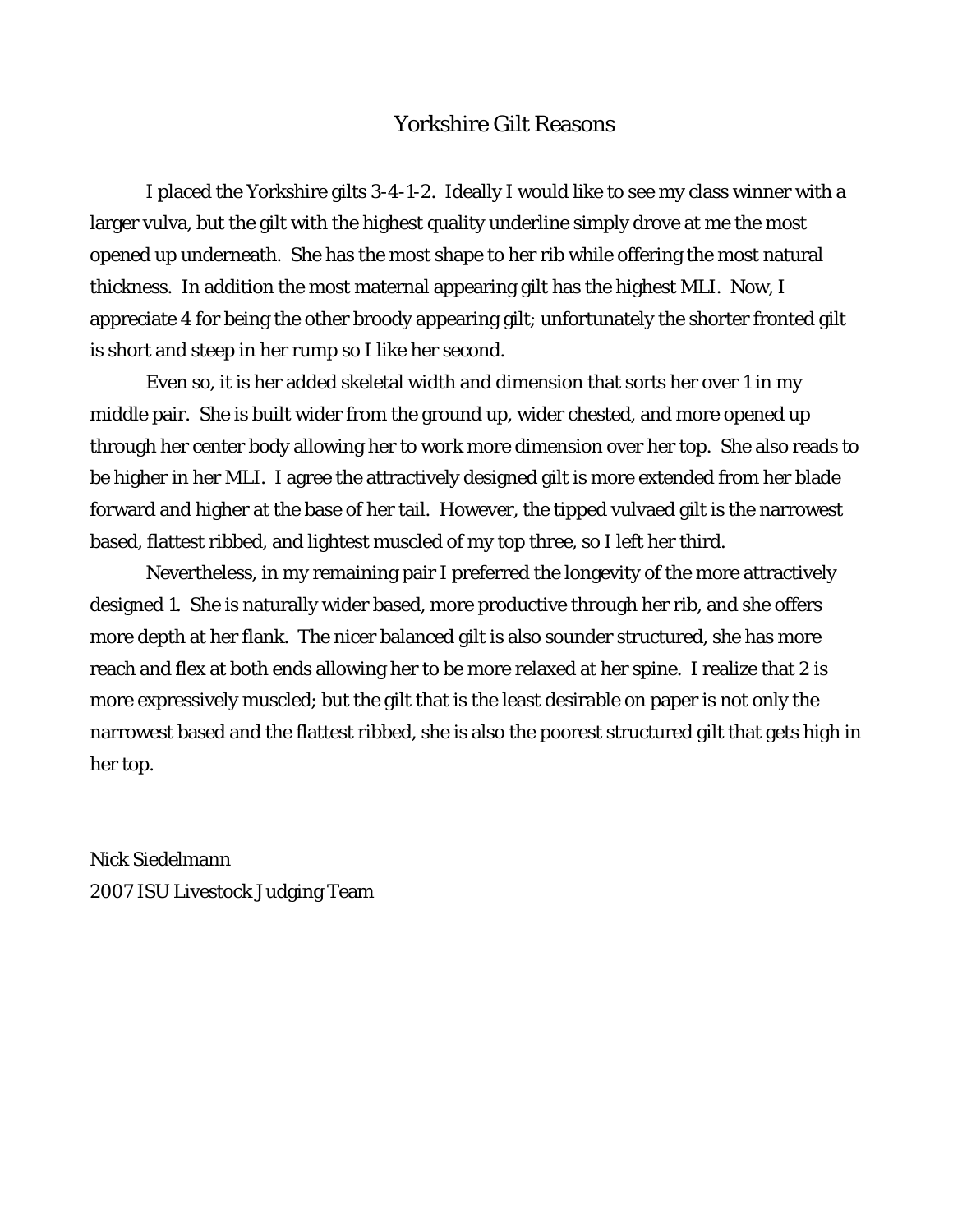#### Yorkshire Gilt Reasons

I placed the Yorkshire gilts 1-4-3-2. I easily started the class with the most powerfully made gilt. She is the most maternal in her appearance as she offers the most depth and shape to her center body and presents a finer textured, more evenly spaced underline. From a structure standpoint she has the most flex to joints and takes the longest most coordinated stride. Now I admit the 12 litter gilt is stronger and more natural in her top line, however she simply can't match the added width and dimension of my class winner, so I marked her second.

Even so, she is the more useful appearing gilt in my intermediate pair. She drives at me more opened up under, offers a bolder shape to her center body and more depth to her flank. Furthermore, she is more correct in the angle to her shoulder, hinges out of a looser, leveler hip, and presents a more powerful look from behind. Now I realize that 3 is stouter and more extended in her bone work, however the crinkle eared gilt is flat through her rib.

Still, she holds an advantage of potential of longevity in my final pair. She is a more maternal appearing gilt that is more feminine through her front end and presents more depth to her rear rib and flank. The heavier structured gilt has more bone while having an advantage in flexibility and cushion off both ends which should allow her to be more durable. I appreciate 2 for being extended in her bone work, however the small vulva gilt concerns me the most as she is the narrowest made, the shallowest bodied, and the poorest structured being the most forward at her knee , so she's last.

Jim Thompson 2007 ISU Livestock Judging Team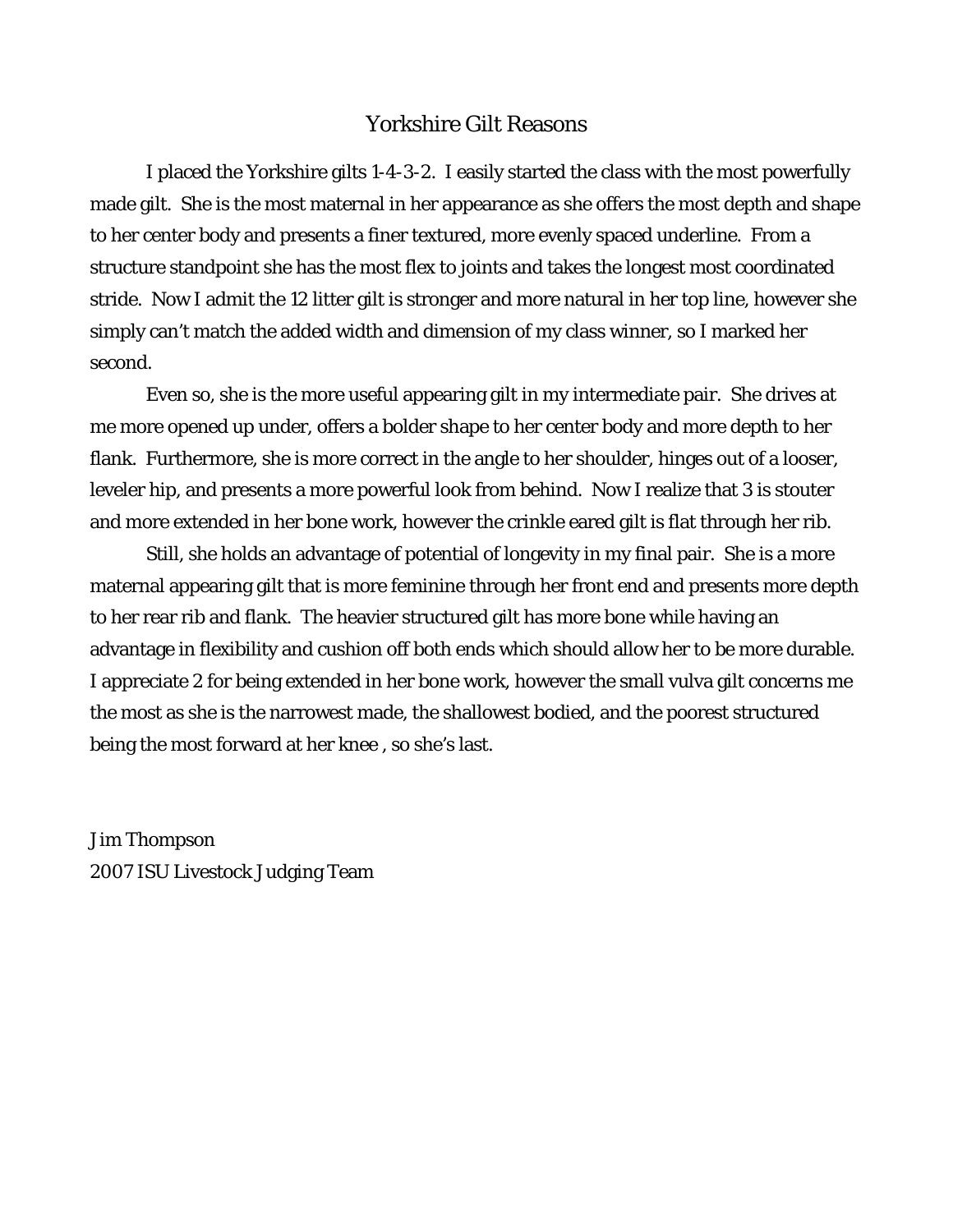#### Breeding Gilt Reasons

I placed the performance Yorkshire gilts 1-2-4-3. I started with 1, as she is the highest quality female who reads the most effective in her combination of power and productivity and thus should generate the most revenue as a brood sow to this terminal based operation. To be more specific, the crinkle eared gilt is built the most dimensional from the ground up, being the widest chested, the most opened up through her center body and the most impressive as I study her from behind. Plus, the gilt that works off the most pliable skeleton plants and drives on the most substance of bone. Finally, here is the female that will significantly reduce days without sacrificing the maternal strengths established by the breed. Sure, 2 is taller fronted, more extended ahead of her blade and starts further forward with a more prominent underline. However, she is fine boned, small footed and she is at a clear disadvantage in terms of power, so she is a distant 2nd.

Nevertheless, the decision lies in a middle pair of gilts who differ in their advantages. I obviously sacrificed the added muscularity of 4, to obtain a softer look of a more functional female found in 2. The pounds heavier gilt is larger skeletoned, reads with a more productive shape to her rib and meets the surface with more flexibility off both ends of her skeleton. With this, I envision her being more durable once in the crate. I grant that the litter 8 gilt is pulled apart wider underneath, holds true to this advantage on the top half of her skeleton and may be more suitable for the production of terminal boars. But at the same time, her muscularity works to her detriment, as the small vulva gilt is extremely tight spined, steep hipped and straight hocked. Not to mention, she is the flattest ribbed and shallowest bodied of the initial three, so I prefer her 3rd.

Even so, it is her muscularity and added STAGES information that aligns her over 3 in the concluding decision. Simply put sir, she is a stouter built female that is wider chested and bolder bladed. Plus, she comes from the more productive sow and reads with a higher terminal sire index. Yes, 3 is bigger skeletoned, and longer, looser spined. Unfortunately, with an operation focused on the production of terminal boars and market hogs, she just doesn't fit. As the low indexing gilt is unquestionably the narrowest based, flattest ribbed and lightest muscled, of any in the class.

#### Stephen Linnebur

2006 Iowa State University Livestock Judging Team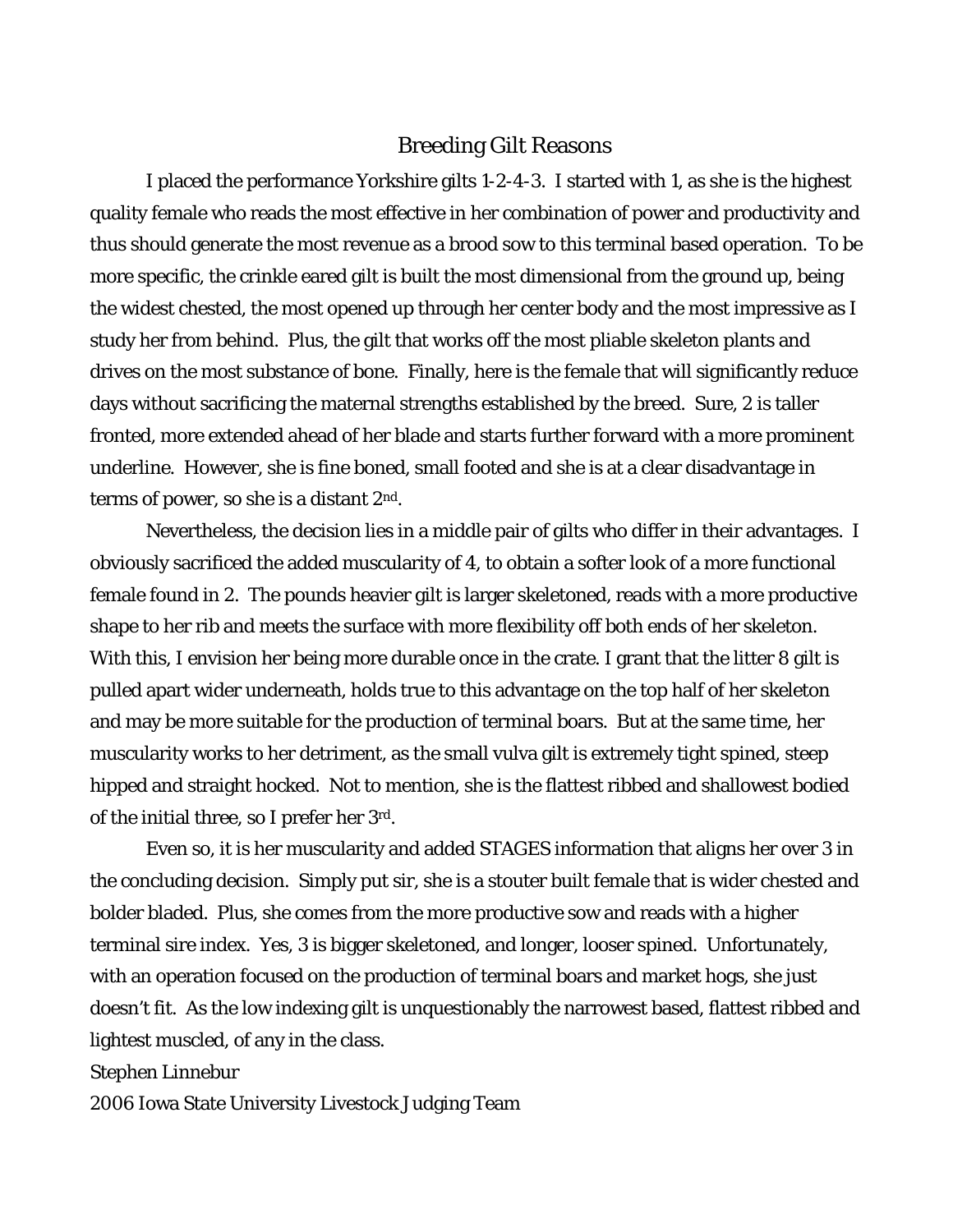#### Commercial Gilt Reasons

I placed the commercial gilts 2134. I easily started with 2, as the speckled-rumped gilt best combines broodiness, power, and performance. The gilt with the most prominent underline is the most opened up through her center body, allowing her to work the most dimension of muscle from her blades back. If her type breeds on, I would expect her offspring to require fewer days to 250 while maintaining an advantage in carcass merit. I realize, that 1 is a leveler designed female who is taller fronted and more elevated in her tail set. However, I mark her second, as she is tight in her hip and hock, and simply gives up performance to my class winner.

Nonetheless, I simply preferred the stouter featured 1 over 3 in my middle pair of greyrumped gilts. As I study her from the ground up, the wider skeletoned gilt is more opened up underneath, disperses more content of muscle down her top, and as she drives away, offers a more powerful view from behind. Now I admit, the gilt with the largest vulva, moves with more stability out of a looser hip and is more extended in her design as she is especially longer fronted. Yet, I left her third as she breaks behind her shoulder, and begins a bottom pair of lighter muscled, narrower constructed gilts.

Still, it is the more correctly designed 3 over 4 in my final comparison. As I study her from the side, the level-eared gilt is longer and more elevated through her front end, profiles with more length from blade to hip, and is taller at the base of her tail. Just as importantly, she reads significantly leaner through her jowl and lower 1/3, while displaying more honest shape down her topside and out her hip. Consequently, if she breeds true to her kind, I would expect her offspring to rank higher on a fat-free lean index. Now I appreciate that the belted gilt blends smoother from her shoulder into her topline, but I used her to close as she is low fronted, steep hipped, and is the quickest designed, as she is smallest skeletoned and most excessive in her cover of any in the drive.

#### Jake Heim

2004 Iowa State University Livestock Judging Team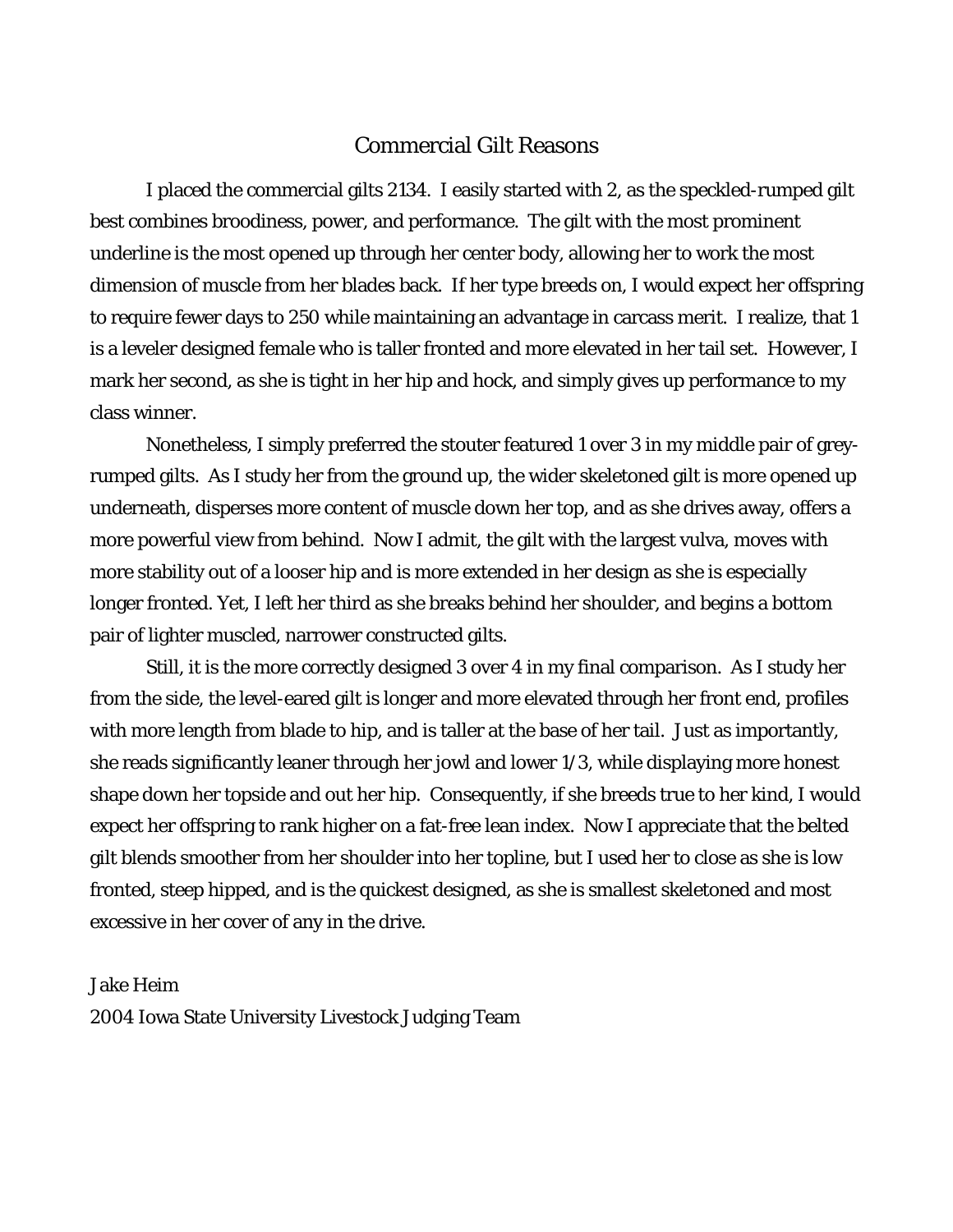#### Market Hog Reasons

I placed the market hogs 2-1-4-3. I easily started the class with the most powerfully constructed white barrow. He is the widest chested, boldest at his blades and offers the most center body dimension. This allows him to work the most width over his top, be the stoutest out of his hip and offer the most dimension and shape to his ham. Additionally, he's the biggest footed, soundest structured barrow, that drives with the most length and freedom of stride. Sure the spotted barrow is taller fronted and leaner designed. However, he is shallower bodied and tight in his rear structure.

Even so in my intermediate decision I preferred 1's youthfulness over 2. He is a fresher appearing barrow, who's leaner designed. Furthermore he's taller fronted and more skeletally extended. I should expect his to rail with a higher cutability carcass. I agree, the belted barrow has a more productive shape to his rib, yet of my initial three he is the lowest set and the wastiest through his lower third. So he's third.

In my finial decision it is the added dimension that places 4 over 3. He is leveler topped and works more dimension down his top. Past this he is wider framed and offers more skeletal width. I realize the grey rumped barrow is sounder fronted, however he is the lowest quality, lightest muscled, and the narrowest in his general makeup of any in the drive. So he's last.

Cassi Greiman 2007 ISU Livestock Judging Team